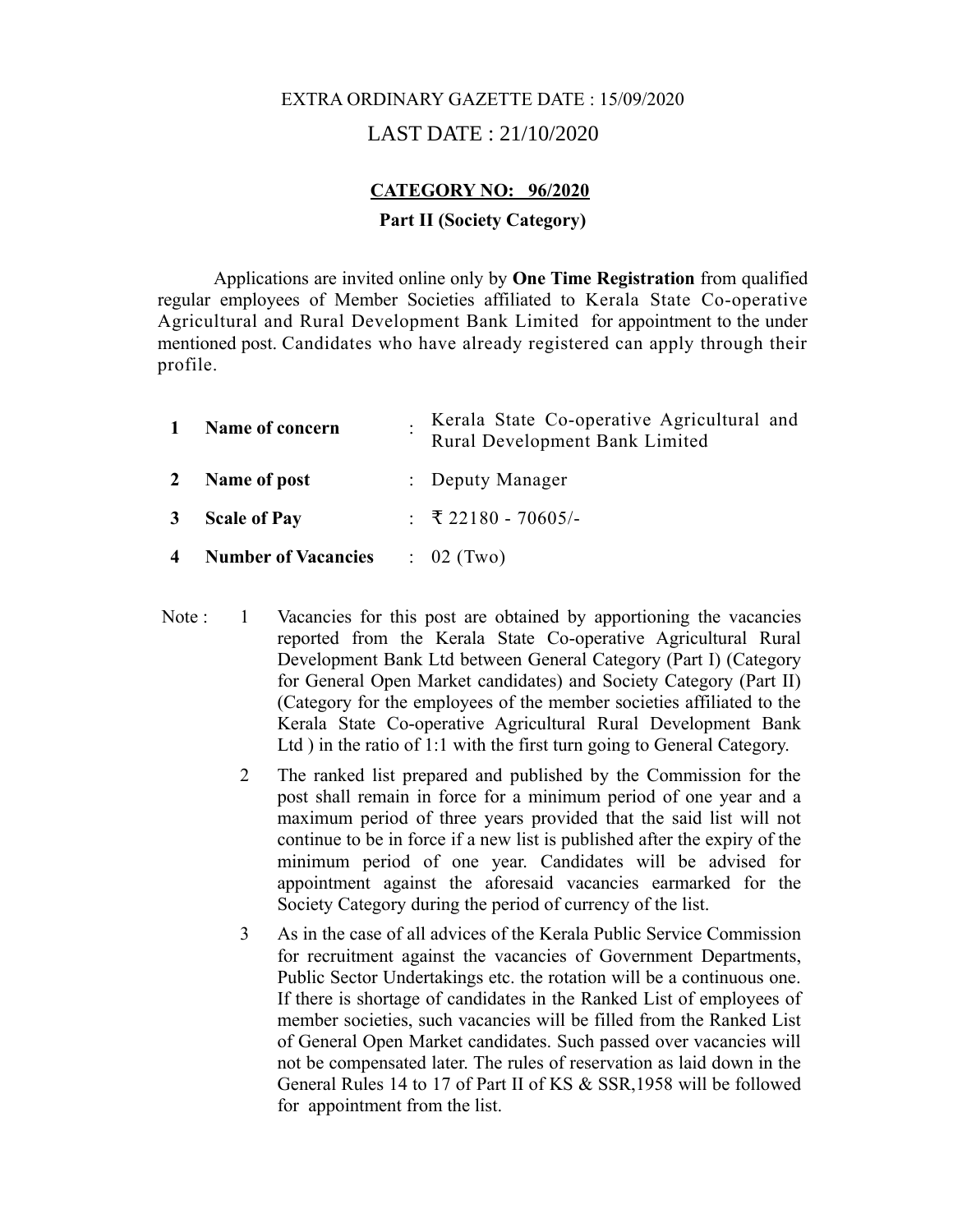- 4 The selection in pursuance of this notification will be made on a statewide basis.
- 5 As per Rule 184 of KCS every person appointed to this post shall from the date on which he/she joins duty be on probation for a period of one year on duty within a continuous period of two years.

02.01.1970 and 01.01.2002 (Both dates included) are eligible to apply for this post .

| 5 Method of appointment | : Direct Recruitment from eligible employees of<br>Member Societies affiliated to Kerala State Co-<br>operative Agricultural and Rural Development<br>Bank Ltd |
|-------------------------|----------------------------------------------------------------------------------------------------------------------------------------------------------------|
| 6 Age Limit             | $\therefore$ 18-50 ; Only candidates born between                                                                                                              |

# **7 Qualifications:**

1) Must have 3 (Three) years regular service in any cadre (and continuing in service) in the Member Societies affiliated to the Kerala State Co-operative Agricultural and Rural Development Bank Limited and should be in service of the Member Society not only on the date of application but also on the date of appointment to the new post.

2) A Master's Degree of a recognized University in Arts/Science/Commerce with not less than 50% marks in the qualifying examination and HDC/JDC.

#### *OR*

 Any Bachelors Degree from a recognized University with not less than 60% marks in the qualifying examination and HDC/JDC.

#### *OR*

B.Sc (Co-operation & Banking) of Kerala Agricultural University.

## *OR*

 B.Com (with Co-operation) recognized by any of the Universities in Kerala with not less than 50% marks in the aggregate.

- Note: 1 Rule 10 (a) (ii) of Part II KS&SSR is applicable for this selection.
	- 2 Those candidates who have claimed equivalency for qualifications should produce the Government order proving the same at the time of certificate verification in order to consider as equivalent.
	- 3 If the caste of candidates is wrongly mentioned in their SSLC book, they should claim their original caste in their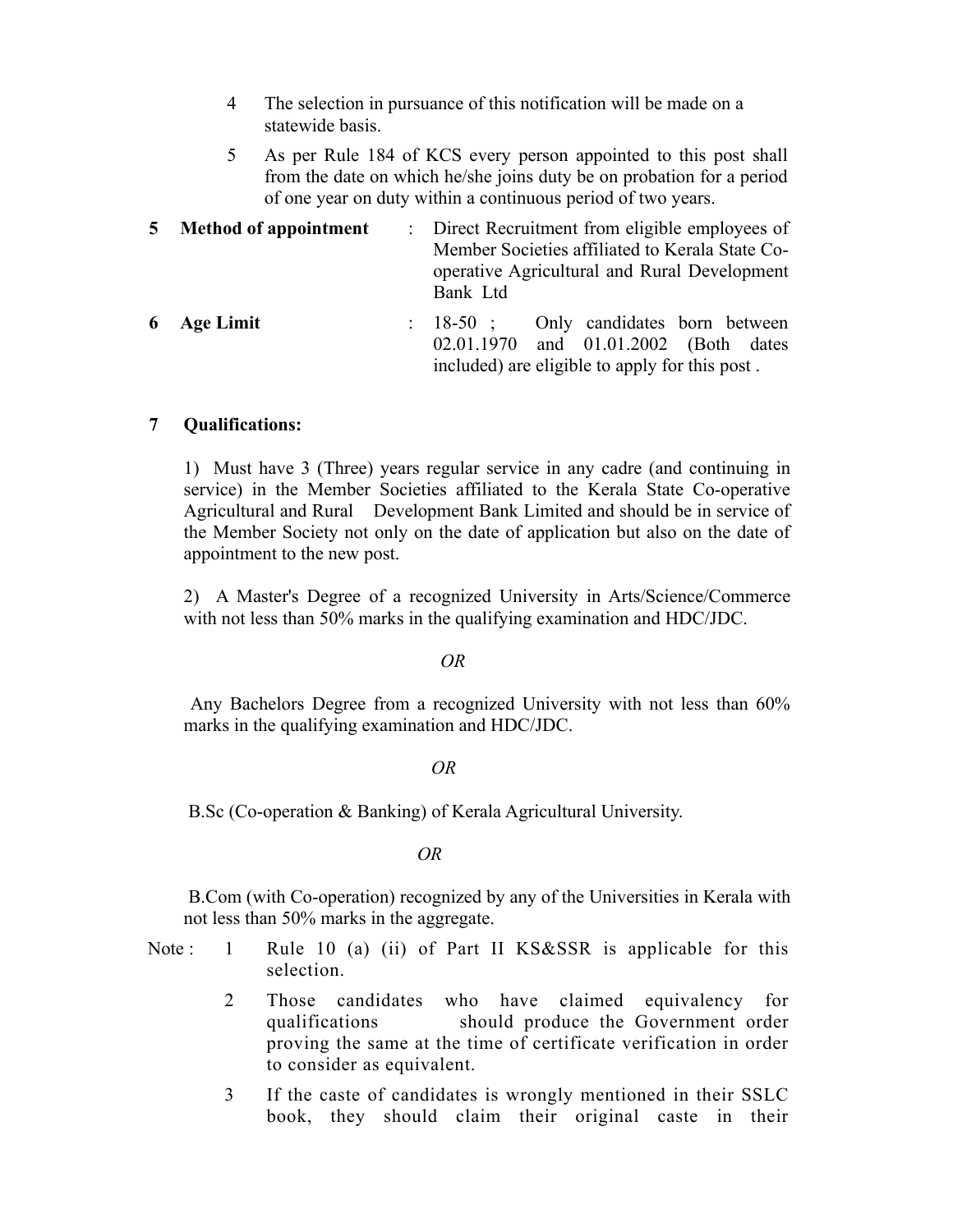applications and should produce community/NCLC certificate issued from concerned revenue authority and the Gazette Notification for the same at the time of certificate verification.

- 4 The requirement that the employees should be in service of the Society on the date of appointments will not be applicable to those who were recruited through Kerala Public Service Commission to a post in the Kerala State Co-operative Agricultural and Rural Development Bank Limited reserved for employees of the affiliated Co-operative Societies provided they are continuing in service in that post.
- 5 The eligible employees of Member Societies affiliated to Kerala State Co-operative Agricultural and Rural Development Bank Limited who apply for the above post should obtain the Service Certificate from the Assistant Registrar (General) showing the details of service of the applicant, which render them eligible to apply for the post and shall be produced when required by the Commission. Applications that upload Service Certificate at the time of submission will only be considered. **Applications without uploading the service certificate will not be accepted.** The Service Certificate should contain the following details :

## **SERVICE CERTIFICATE**

- 1 Name of the candidate
- 2 Name of the post/posts held by the Applicant : with scale of pay of the post and the post now held and pay now drawn by the applicant and the period of regular service in each post
- 3 Name of affiliated Member Society in which : the applicant is employed and the date of affiliation with the Kerala State Co-operative Agricultural Rural Development Bank Ltd
- 4 Date of commencement of regular service in : the Society and the post in which the applicant is now working

Certified that the above details in respect of Sri/ Smt..................................................................................................................... who is a regular employee in the affiliated Member Society have been verified by me with the service particulars of the candidates and that they are found correct.

Place: Signature & Name of the Assistant Dated: Registrar (General) Co-operative Department